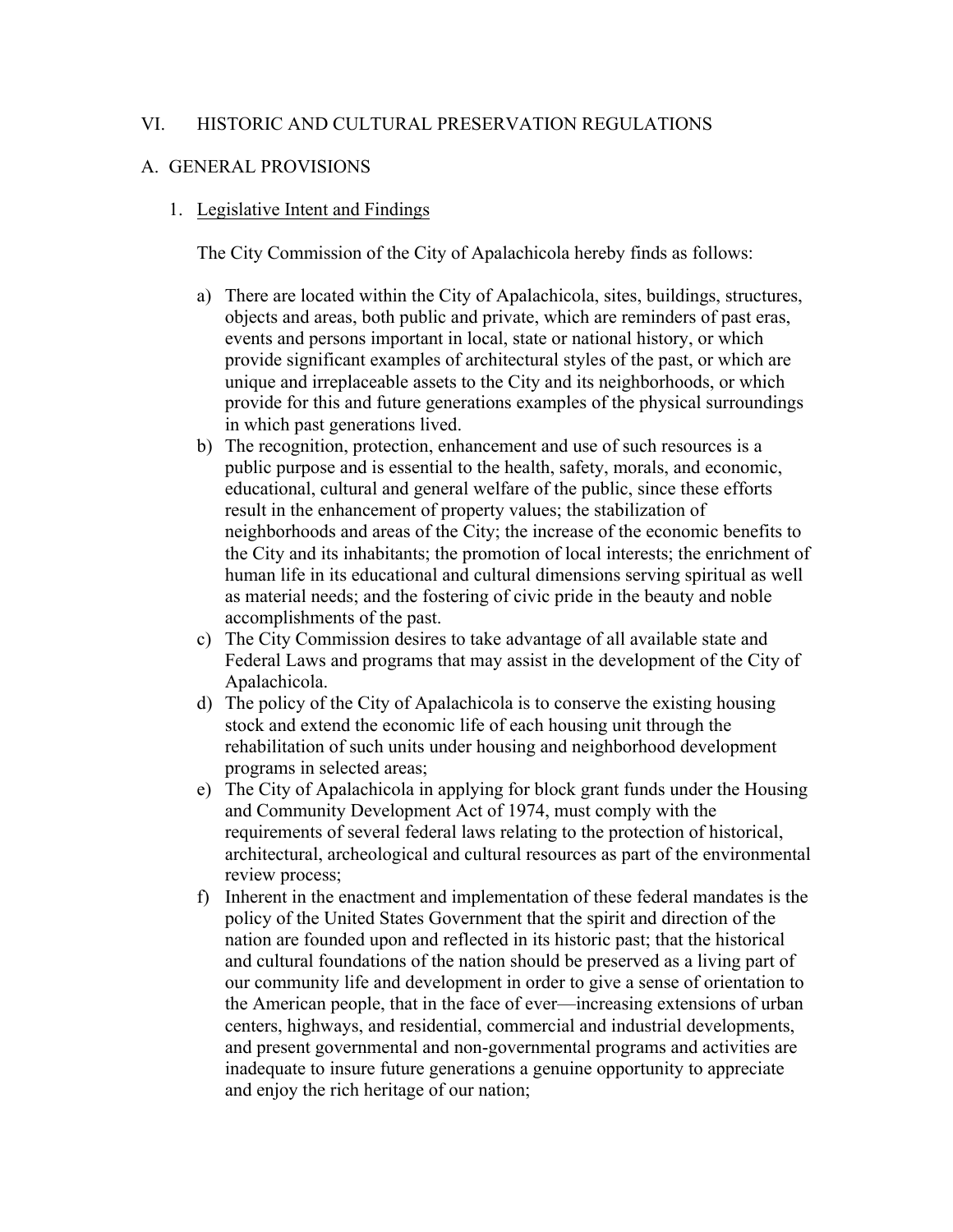- g) It is the will of the people of the State of Florida as expressed in Article II, Section 7 of the 1968 Constitution, that the State's natural resources and scenic beauty be conserved and protected; and
- h) It is the will of the State Legislature as expressed in Chapter 267 of the Florida Statutes that the State's historic sites and properties, buildings, artifacts, treasure troves, and objects of antiquity, which have scientific or historical value, or, are of interest to the public, be protected and preserved.

## 2. Objective and Purpose

In recognition of these findings, the purpose of this ordinance is to promote the health, morals, economic, educational, aesthetic, cultural, historic and general welfare of the public through:

- a) The identification, protection, enhancement, perpetuation and use of districts, sites, buildings, structures, objects and areas that are reminders of past eras, events, and persons important in local, state or natural history, or which provide significant examples of architectural styles of the past, or which are unique and irreplaceable assets to the City and its neighborhoods, or which provide this and future generations examples of the physical surroundings in which past generations lived;
- b) The enhancement of property values, the stabilization of neighborhoods and business centers of the City, the increase of economic and financial benefits to the City and its inhabitants, and the promotion of local interest;
- c) The preservation and enhancement of varied architectural styles, reflecting the City's cultural, social, economic, political and architectural history; and
- d) The enrichment of human life in its educational and cultural dimensions in order to serve spiritual as well as material needs by fostering knowledge of the living heritage of the past.

# B. ADMINISTRATION

- 1. Establishment, Organization, Duties and Zones
	- a) Establishment: Pursuant to the provisions of Chapter 163, Florida Statutes the Planning and Zoning Commission is hereby established as an Architectural Review Board, hereinafter referred to as the "Board". The Board shall have the power to adopt rules for the transaction of its business, the holding of meetings and such other activities as are incident to its function.
	- b) Organization: The Board's organization shall be as specified in Chapter 163 Florida Statutes, the Apalachicola Code of Ordinances as per the City Charter and Section III of this Code for the Planning and Zoning Commission of Apalachicola.
	- c) Duties: The Board shall have as its purpose the preservation and protection of buildings of historic and architectural value in the Apalachicola Historic District, hereinafter referred to as the "District", and the maintenance of the distinctive character of the District. To this end, it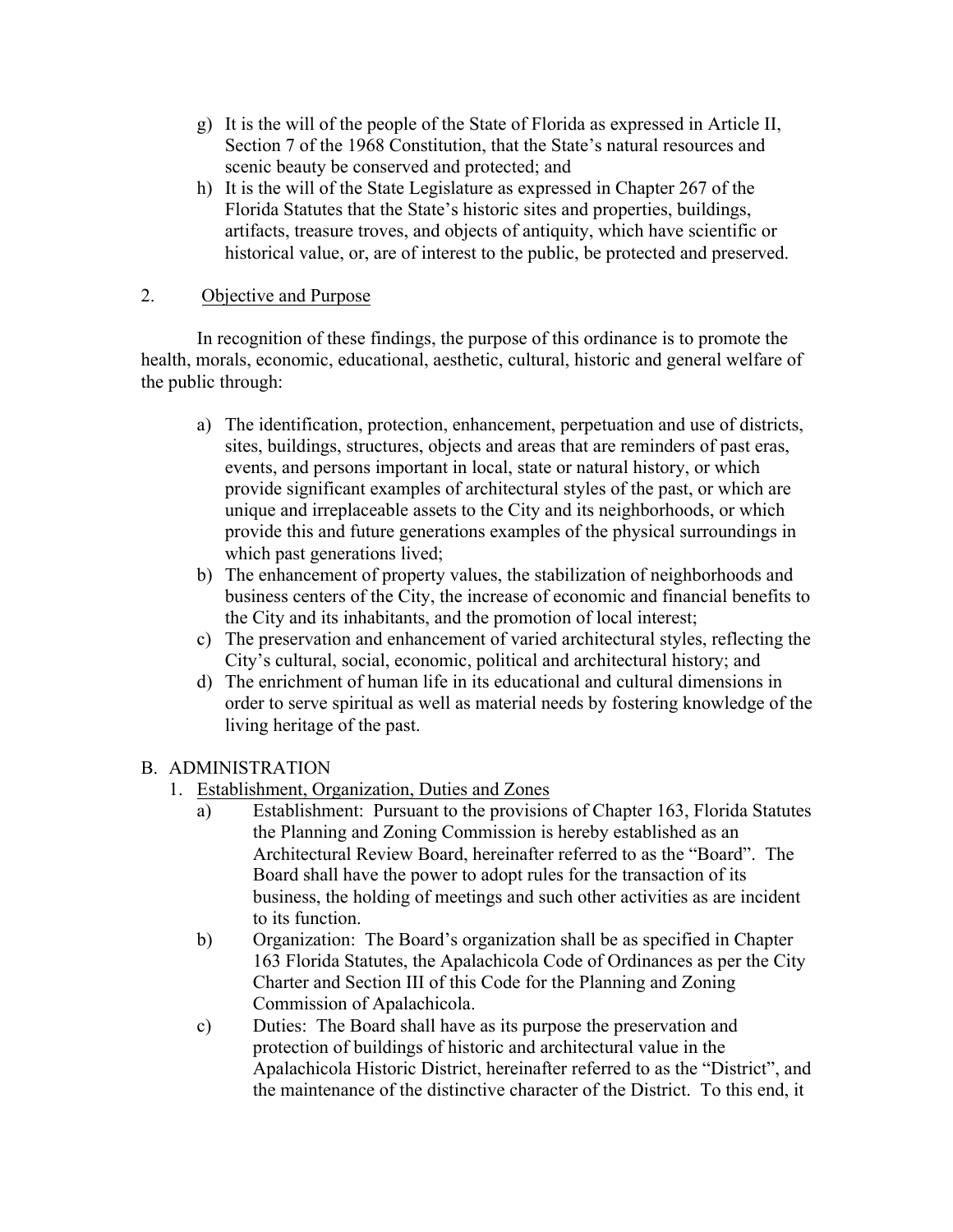shall be the duty of the Board to pass upon plans for the erection, construction, alteration, renovation and razing of all buildings or structures located or to be located within the District affecting the outward appearance of all such buildings or structures. Furthermore, the Board shall establish standards and criteria for determining visual compatibility and such factors necessary for the implementation of this ordinance. Such standards and criteria will be based largely on the U.S. Secretary of the Interior's Standards for Rehabilitation and Guidelines for Rehabilitating Historic Structures. Wherever applicable, the Architectural Review Board shall solicit the assistance of the Florida Department of State, Division of Archives and History for technical assistance in reviewing proposals for certificates of appropriateness.

- d) Zones: The boundaries designated on the zoning map of the City of Apalachicola as the boundaries of the Historic District shall coincide with the boundaries as designated herein.
- 2. Relationship to Zoning Districts: The Historic District regulations as provided herein for zones within said district are intended to preserve and protect the historic or architecturally worthy buildings, structures, sites, monuments, streetscapes, squares, and neighborhoods of the historic area. In all zoning districts lying within the boundaries of the Historic District, the regulations for both the zoning district and the Historic District, shall apply. It is not the intent of this section to regulate specific building densities or setbacks as they are covered elsewhere in this code.
- 3. Classification of Buildings and Structures: Within the Historic District, all buildings are classified and designated as:
	- a) Historic: Those buildings classified as historic shall possess identified historical architectural merit of a degree warranting their preservation. They shall be further classified as:
		- 1) Historic
		- 2) Altered Structures
- 4. Definitions
	- a) Altered Structures: Generally, these are the same as "historic" structures; however, alterations have occurred which change the building's basic character, e.g. inappropriate new siding, replaced window sashes, enclosed porches, major additions.
	- b) Area. A clear or open space of land or right-of-way, or the enclosed space or location on which a building stood, stands, or could stand.
	- c) Building. A structure to shelter any form of human activity. This may refer to a house, barn, garage, hotel or similar structure. Buildings may refer to a historically or architecturally related complex, such as a house and jail, or a house and barn.
	- d) Certification of Appropriateness. The permit which is required to be issued by the Board prior to any action as set forth in this code.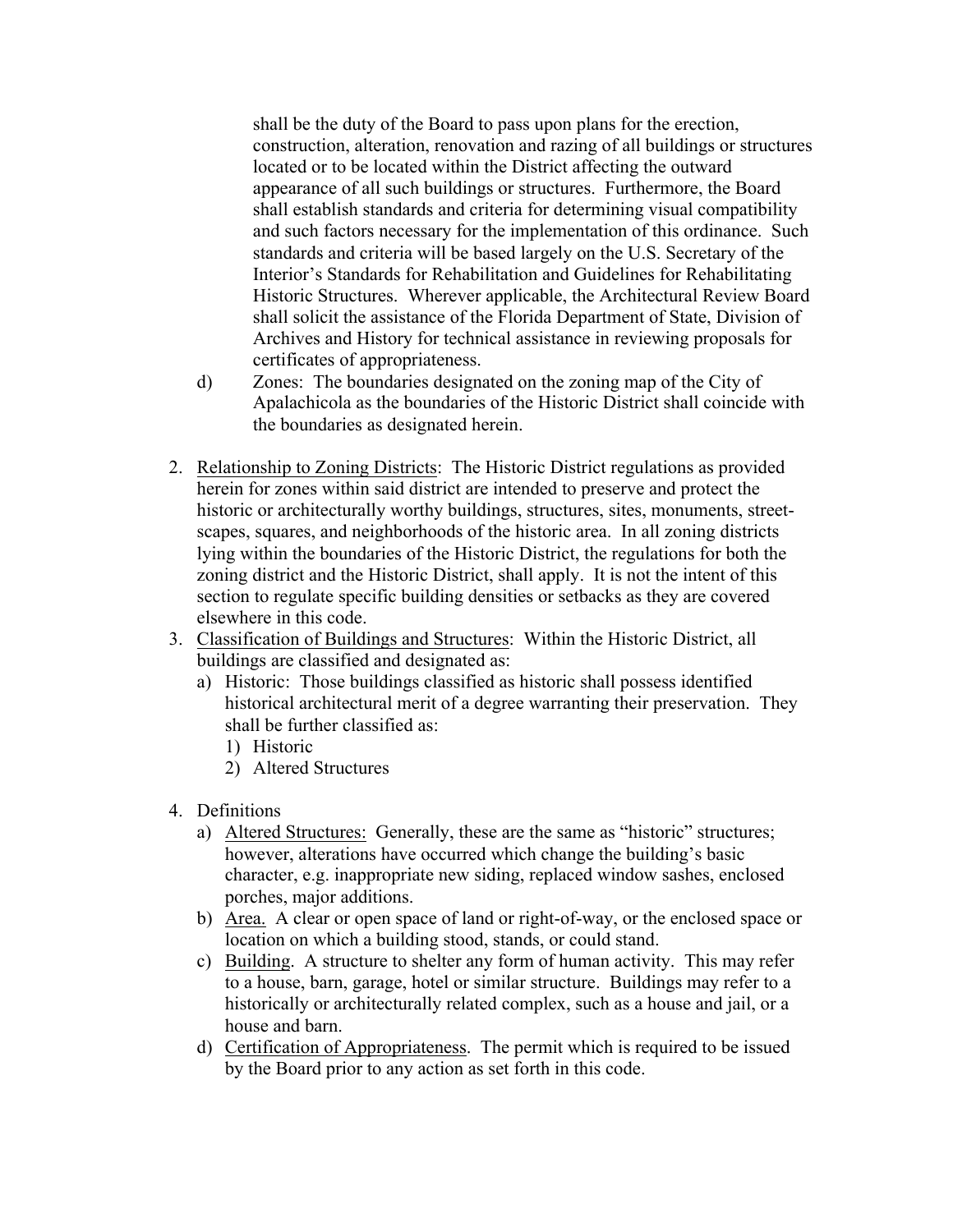- e) Commission or City Commission. The City Commission of the City of Apalachicola.
- f) Historic Structures. Buildings or structures which generally dated from the nineteenth or early twentieth century and reflect Apalachicola's development during cotton trading, lumbering and seafood processing eras. Use and function are not a factor. Scale and building materials are important considerations.
- g) Demolition. The tearing down or razing of 25% or more of a structure's existing external walls.
- h) Documentation. Photographs, slides, drawings, plans, or written descriptions.
- i) Exterior. The outside part of a building, structure, or object.
- j) Material Alteration. As used elsewhere in this code, material alteration shall be defined as construction, or change in appearance of the exterior. For buildings, structures or objects, material alteration shall include, but is not limited to, the changing of roofing or siding substances; changing, eliminating, or adding doors, door frames, windows, window frames, gutters, fences, railings, porches, balconies or other ornamentation. For buildings, structures or objects, material alteration shall not include ordinary maintenance repair and repainting.
- k) Non-Rated. Generally, these are buildings or structures which postdated World War I and do not reflect the scale, set back or materials used in the buildings of the earlier years. Examples would be one story brick or concrete block ranch houses built on grade.
- l) Object. A material thing of functional, aesthetic, cultural, historical or scientific value that may be by nature of design, movable, yet is related to a specific setting or environment.
- m) Ordinary Maintenance. Work done to repair damage or to prevent deterioration or decay of a building or structure or any part thereof by restoring the building or structure or part thereof as nearly as practicable to its condition prior to such damage, deterioration or decay.
- n) Site. The location of a significant event, activity, building, structure or archeological resource where the significance of the location and any archeological remains outweighs the significance of any existing structures.
- o) Squares. Shall refer to those areas of the City as identified on the Official Map of the City of Apalachicola, as Chapman Square, Gorrie Square, Franklin Square, Madison Square and City Square.
- p) Structures. A work made up of interdependent and interrelated parts in a definite pattern of organization. Constructed by man, it may be an engineering project large in scale.
- 5. Certificate of Appropriateness Required. A certificate of appropriateness issued by the Building Inspector after approval by the Board shall be required before a permit is issued for any of the following:
	- a) Within the entire Historic District
		- 1) Demolition of a historic building
		- 2) Moving a historic building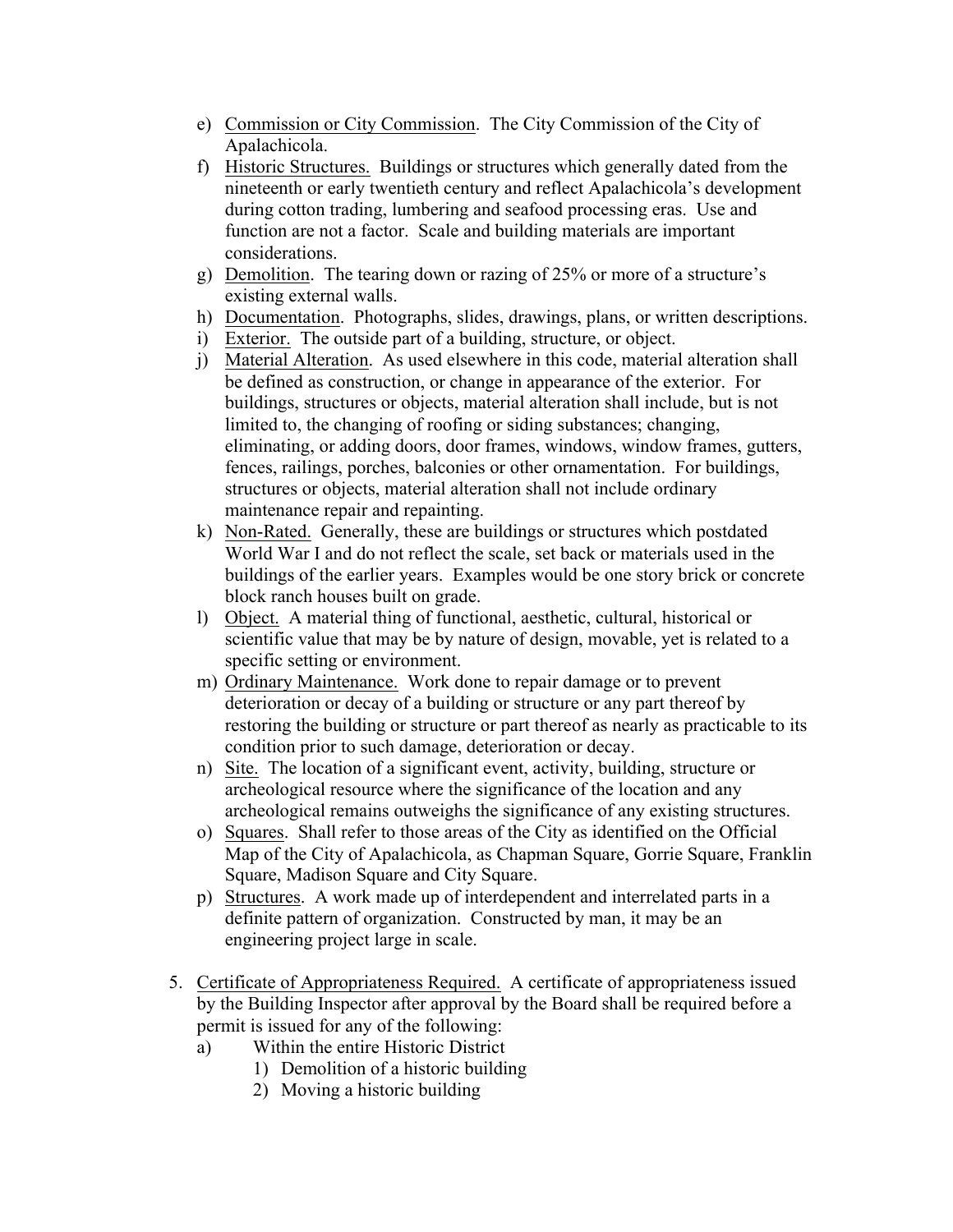- 3) Material change in the exterior appearance of existing buildings classified as historic by additions, reconstruction, or alteration.
- 4) Any new construction of a principal building or accessory.
- 5) Change in existing walls and fences, or construction of new walls and fences, if along public street rights-of-way, excluding lanes.
- 6) Material change in the exterior appearance of existing non-rated buildings by additions, reconstruction, alteration, if subject to view from a public street.
- b) Application for Certificate of Appropriateness. Application for a certificate of appropriateness shall be made in the City Office on forms provided therefor, obtainable at said office. Detailed drawing, plans, or specifications shall not be required but each application shall be accompanied by such sketches, drawings, photographs, descriptions or other information showing the proposed exterior alterations, additions, changes or new construction as are reasonably required for the Board and the Building Inspector to make a decision. Such application must be filed no later than ten days prior to any meeting of the Board at which such application is to be heard.
- c) Action on Application for Certificate of Appropriateness. The Building Inspector shall transmit the application for certificate of appropriateness, together with the supporting information and material to the Board for approval. The Board shall act upon the application within 30 days after the filing thereof, otherwise the application shall be deemed approved and a certificate of appropriateness shall be issued. Nothing herein shall prohibit an extension of time where mutual agreement has been made and the Board may advise the applicant and make recommendations in regard to the appropriateness. If the Board approves the application, a certificate of appropriateness shall be issued. If the certificate of appropriateness is issued, the application shall be processed in the same manner as applications for building or demolition permits. If the Board disapproves an application, a certificate of appropriateness shall not be issued. The Board shall state its reason in writing, and the Building Inspector shall advise the applicant and a permit shall not be issued. Effort will be made to review economic hardship cases with full consideration of all extenuating circumstances.
- 6. Development Standards
- a) Preservation of Historic Buildings within all zones in the Historic District. A building or structure classified as historic or any appurtenance related thereto including but not limited to stone walls, fences, light fixtures, steps, paving and signs shall only be moved, reconstructed, altered or maintained in a manner that will preserve the historical and architectural character of the building, structure or appurtenance thereto.
- b) Demolition of Historic Buildings. Whenever a property owner shows that a building classified as historic is incapable of earning an economic return on its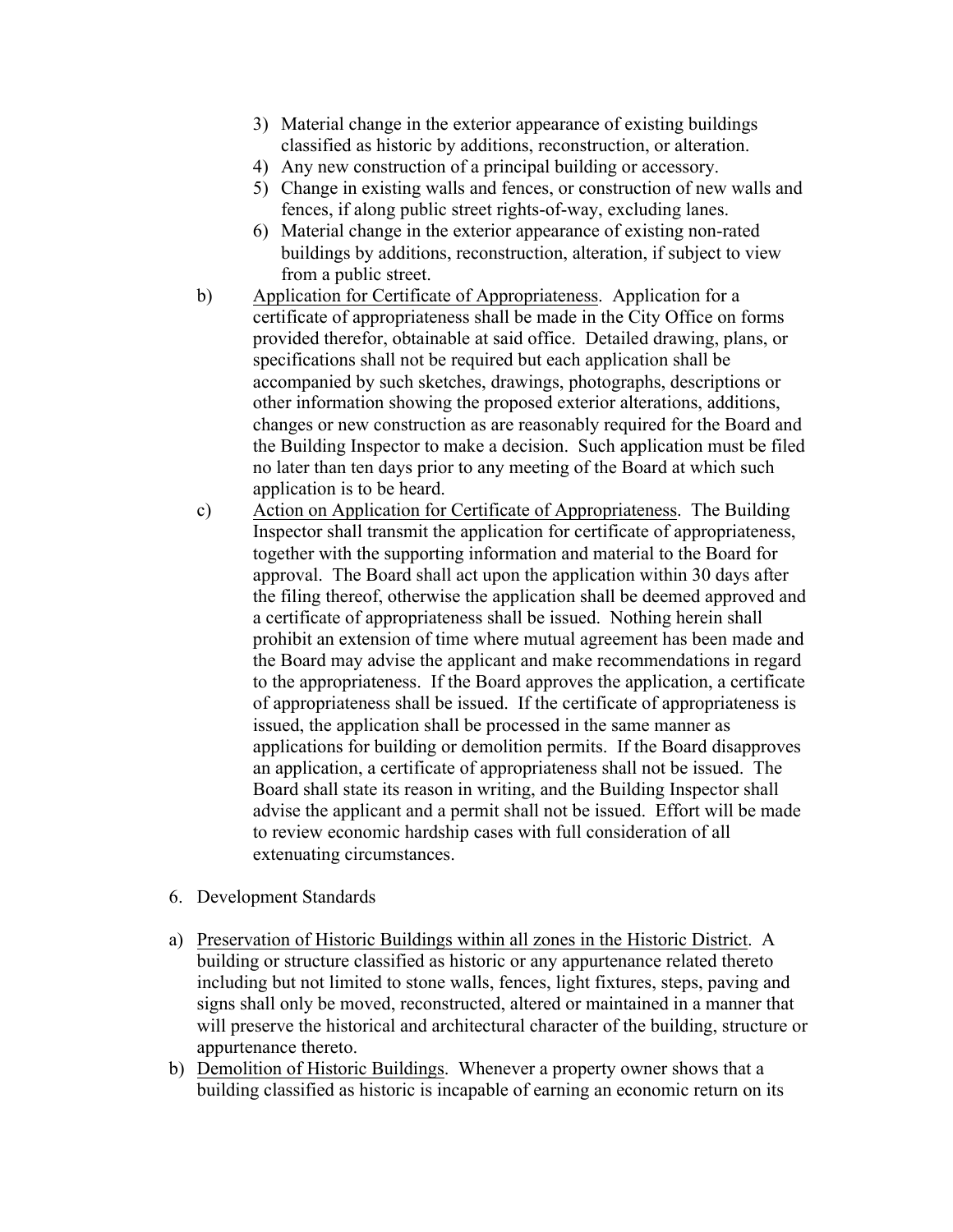value, as appraised by a qualified real estate appraiser, and the Board fails to approve the issuance of a Certificate of Appropriateness, such building may be demolished, provided, however, that before a demolition permit is issued, notice of proposed demolition shall be given as follows:

- 1) For buildings rated conforming 6 months.
- 2) For buildings rated altered 3 months.

Notice shall be posted on the premise of the building or structure proposed for demolition in a location clearly visible from the street. In addition, notice shall be published in a newspaper of general circulation at least three times prior to demolition, the final notice of which shall be not less than 15 days prior to the date of the permit, and the first notice shall be published not more than 15 days after the application for a permit to demolish is filed. The purpose of this section is to further the culture, traditions, and the economic values of the City, and to afford the City, interested persons, historical societies, or organizations the opportunity to acquire or to arrange for the preservation of such buildings. The Board may at any time during such stay approve a certificate of appropriateness in which event a permit shall be issued without further delay.

- c) Relocation of Historic Buildings. A historic building shall not be relocated on another site unless it is shown that the preservation on its existing site is not consistent with the purposes of such building on such site.
- d) Protective Maintenance of Historic Buildings. Historic buildings shall be maintained to meet the requirements of the Minimum Housing Code and the Building Code. Provided, however, that notice to the owners as required by the building code for unsafe buildings shall further provide in the case of historic buildings that this Ordinance will require a permit after approval of the Board before demolition and in the meantime, the owner shall cause such building or structure or portion thereof to be secured in which event the cost thereof shall be charged to the owner of the premises and collected in the manner provided by law.
- e) New Construction. The construction of a new building or structure, within Historic District shall be generally of such form, proportion, mass, configuration, building material, texture and location on a lot as will be compatible with other buildings in the Historic Area, and particularly with buildings designated as historic and with squares and places to which it is visually related.
- f) Existing Non-Rated. The moving, alteration, reconstruction, affecting the external appearance of any existing non-rated building, structure, or appurtenance shall be allowed consistent with the existing design of such non-rated structure. Building standards for non-rated buildings shall be the same as those required by the Southern Standard Building Code.
- g) Visual Compatibility Factors. Within Historic District, new construction and existing buildings and structures and appurtenances thereof which are moved, reconstructed, materially altered or repaired shall be visually compatible with buildings, squares, and places to which they are visually related.